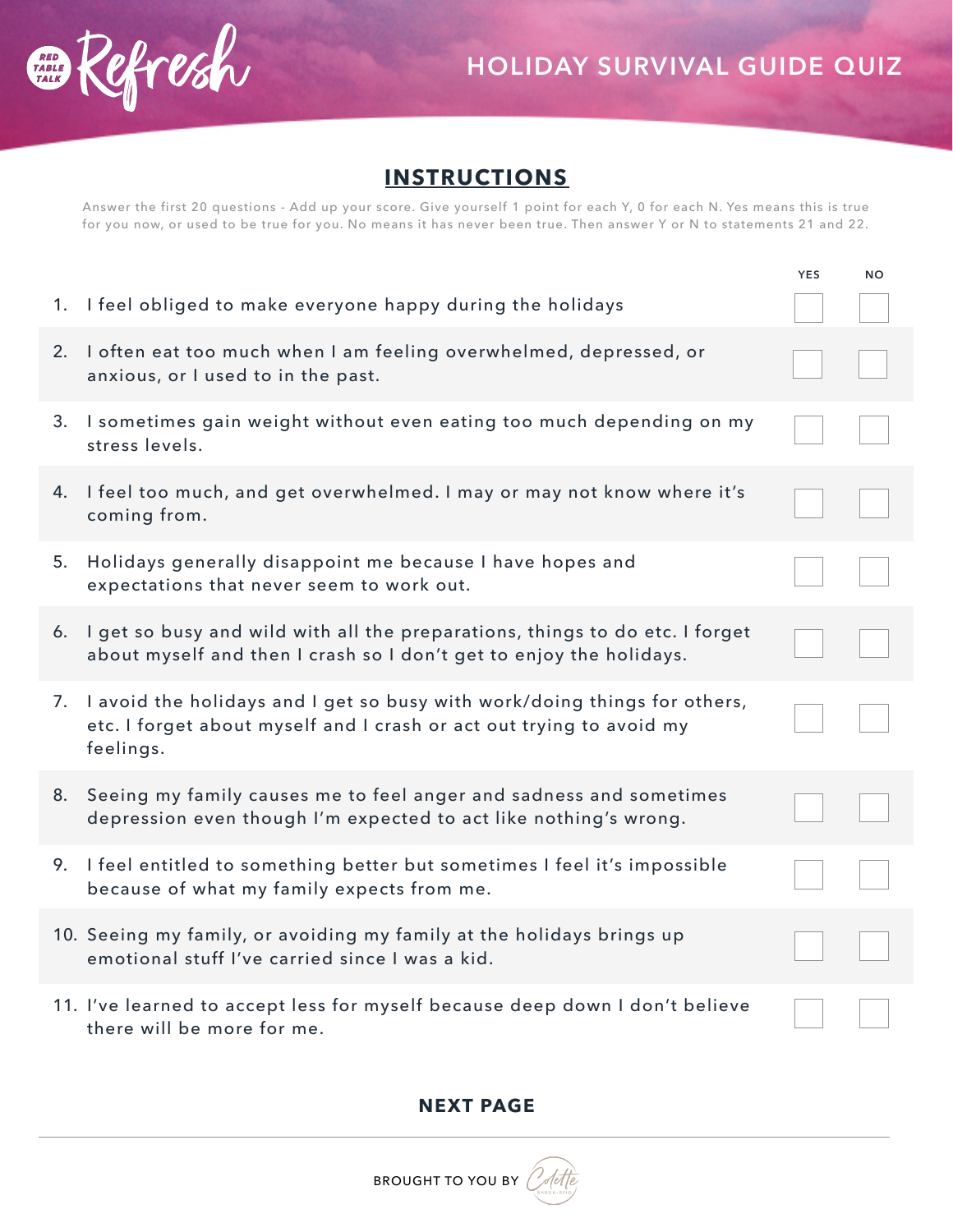

## **INSTRUCTIONS**

Answer the first 20 questions - Add up your score. Give yourself 1 point for each Y, 0 for each N. Yes means this is true for you now, or used to be true for you. No means it has never been true. Then answer Y or N to statements 21 and 22.

|                                                                                                                                   | YES | <b>NO</b> |
|-----------------------------------------------------------------------------------------------------------------------------------|-----|-----------|
| 12. I say yes to attend holiday events when I don't want to go.                                                                   |     |           |
| 13. Saying no makes me feel obligated and anxious.                                                                                |     |           |
| 14. If I say no to someone who needs me in my family, or a close friend, I<br>feel like I'm betraying them even if I'm exhausted. |     |           |
| 15. I have done a lot of work on myself, healed myself from my past but I<br>still get triggered during the holidays.             |     |           |
| 16. I see myself as someone who does a whole lotta giving but not a whole<br>lotta getting.                                       |     |           |
| 17. I know that gossiping in wrong but I do it anyway.                                                                            |     |           |
| 18. I have issues with Trust.                                                                                                     |     |           |
| 19. I feel guilty when I take time for myself.                                                                                    |     |           |
| 20. I have learned to tolerate or accept situations that I know are unhealthy<br>for me.                                          |     |           |
| 21. I am on the right track, I'm hopeful, and sometimes a little scared, but I<br>have faith, and want more guidance for my life. |     |           |
| 22. I am doing just fine and do not need any help at all. I got this!                                                             |     |           |

## **MY SCORE**